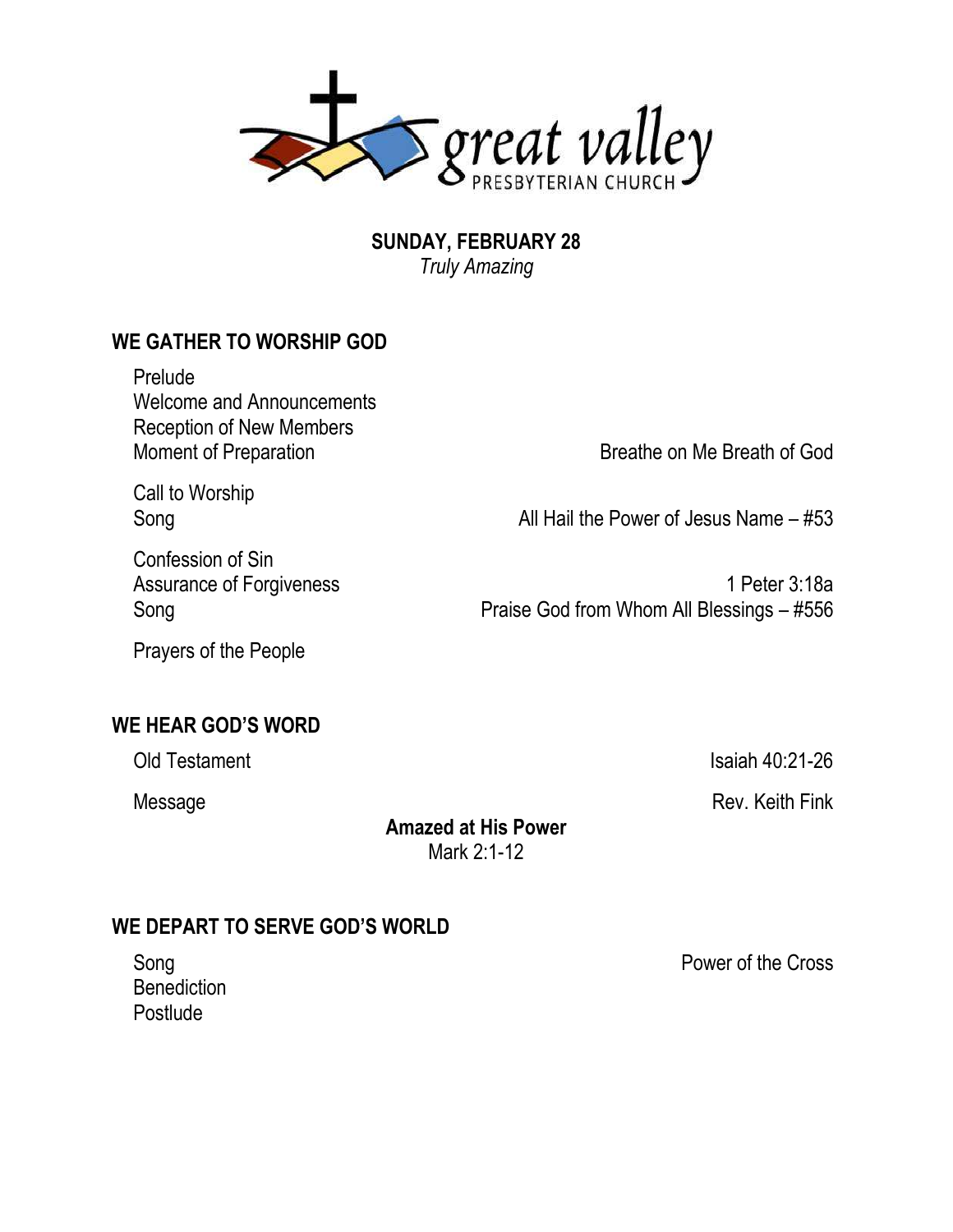### *Truly Amazing* Amazed at His Power Mark 2:1-12

#### **I. They Were All Amazed (vs. 12)**

- $\sim$  an amazement that led to worship
- $\sim$  an amazement caused by seeing something like nothing else
- **II. The Story Behind the Amazement: Your Sins are Forgiven (vs. 1-11)**

**Point to Ponder:** If you had terminal diagnosis and a widely recognized physician told you of the only type of treatment that could keep you from dying, would you respond with a disinterested yawn? I didn't think so. The central claim of followers of Jesus is that He alone has accomplished the work to rescue us from the coming wrath of God. He alone can forgive our sins. We proclaim that the consummation of his work will mean that all things of this broken world will be made new. **What about our life would demonstrate we understand the magnitude of this good news? And what about our life might demonstrate to onlookers the opposite: that we really believe that there is far better news is to be found elsewhere in this life?**

\*\*\*\*\*\*\*\*\*\*\*\*\*\*\*\*\*\*\*\*\*\*\*\*\*\*\*\*\*\*\*\*\*\*\*\*

#### **Next Week:**

Next Sunday morning we will continue in our Lenten sermon series entitled *Truly Amazing,* by considering **Mark 5:1-20** *Amazed at His Love.*

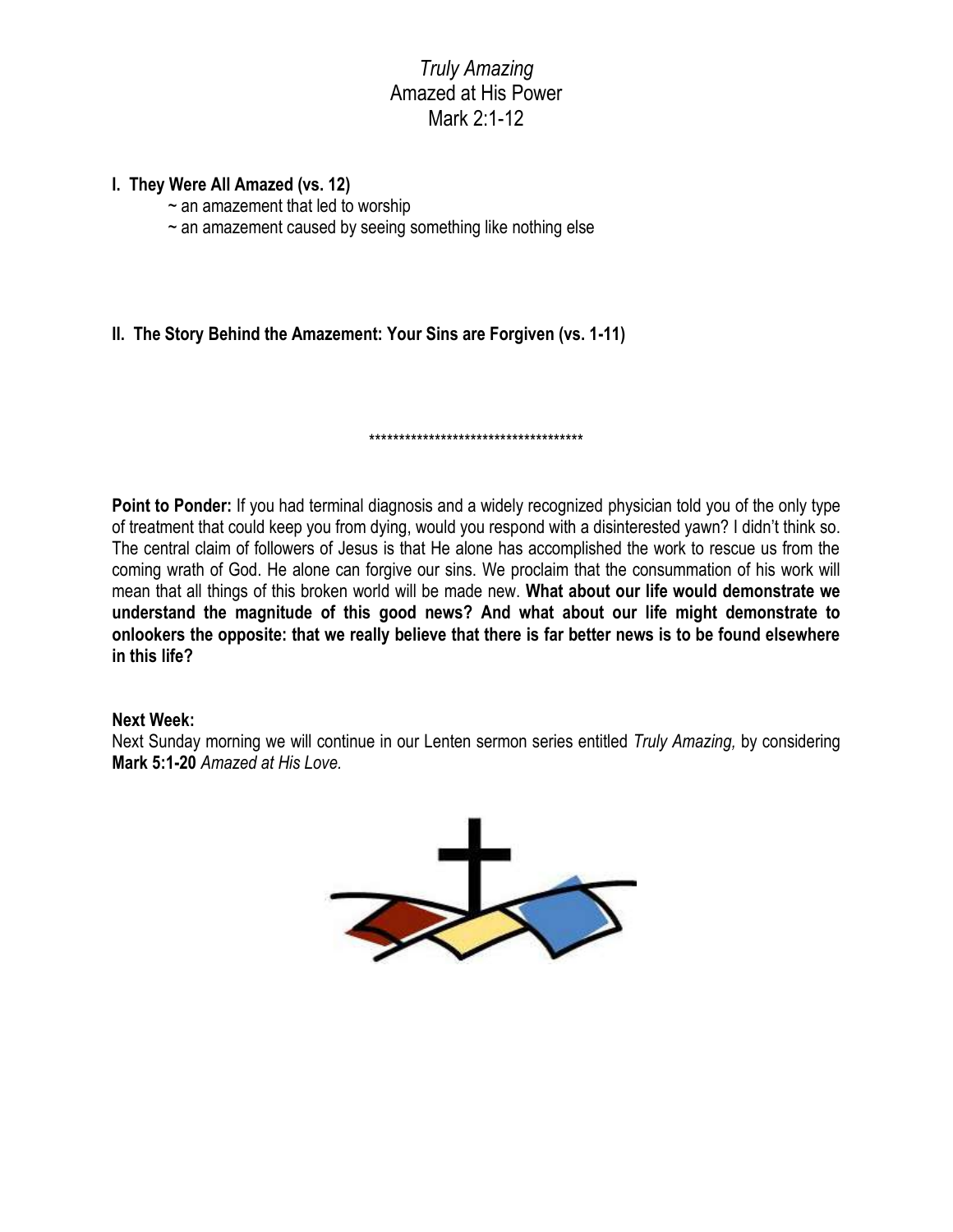# **All Hail the Power of Jesus Name**

All hail the power of Jesus' name Let angels prostrate fall Bring forth the royal diadem And crown Him Lord of all Bring forth the royal diadem And crown Him Lord of all

Ye chosen seed of Israel's race Ye ransomed from the fall Hail Him who saves you by His grace And crown Him Lord of all Hail Him who saves you by His grace And crown Him Lord of all

Let every kindred, every tribe On this terrestrial ball To Him all majesty ascribe And crown Him Lord of all To Him all majesty ascribe And crown Him Lord of all

O that with yonder sacred throng We at His feet may fall We'll join the everlasting song And crown Him Lord of all We'll join the everlasting song And crown Him Lord of all

Words by Edward Peronnet, 1779 ; adapted by John Rippon, 1787 Music by Oliver Holden, 1792

## **Praise God from Whom All Blessings**

Praise God from Whom all blessings flow Praise Him all creatures here below Praise Him above ye heavenly hosts Praise Father, Son and Holy Ghost Amen

Words: Doxology by Thomas Ken, 1709 Music: Old Hundredth from Genevan Psalter, 1551